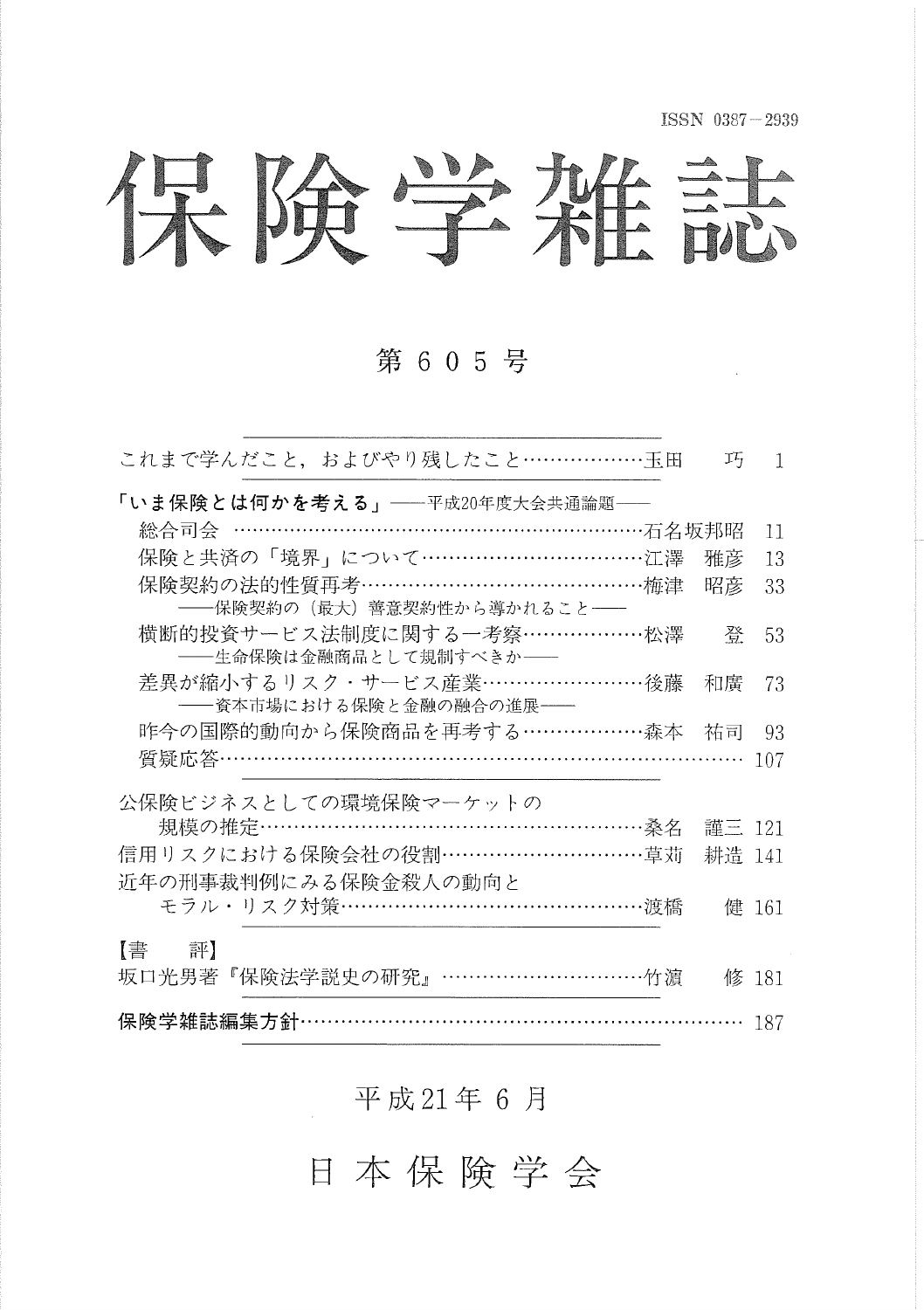|                                 | 保険学雑誌              |         |                   |                         |                                                      |
|---------------------------------|--------------------|---------|-------------------|-------------------------|------------------------------------------------------|
|                                 |                    | 第 605 号 |                   |                         |                                                      |
| 平成21年 6 月30日 - 発行               |                    |         |                   |                         |                                                      |
|                                 |                    |         |                   | 《非壳品》                   |                                                      |
| 編集兼<br>発行者                      | H                  | 編集委員    | 井<br>孟<br>中一<br>Ш | $\Box$<br>村<br>浜<br>吉澤卓 | 富<br>夫<br>和<br>国<br>隆<br>古田英之<br>野 嘉 朗<br>哉<br>本保険学会 |
| 画100-0005 東京都千代田区丸の内3−4−1       | 新国際ビル8階生命保険文化センター内 |         |                   |                         |                                                      |
| 発 行 所                           | Ħ                  |         |                   |                         | 本保険学会                                                |
| ● 100-0005 東京都千代田区丸の内 3 − 4 − 1 | 新国際ビル8階生命保険文化センター内 | 雷       |                   |                         | 話 (03)5220-8523<br>振替口座 00150-0-150977               |

 $\sim 10^{11}$  m  $^{-1}$ 

印刷所 株式会社 松 濤 企 画 **亚**101-0051 東京都千代田区神田神保町 2-44 5階